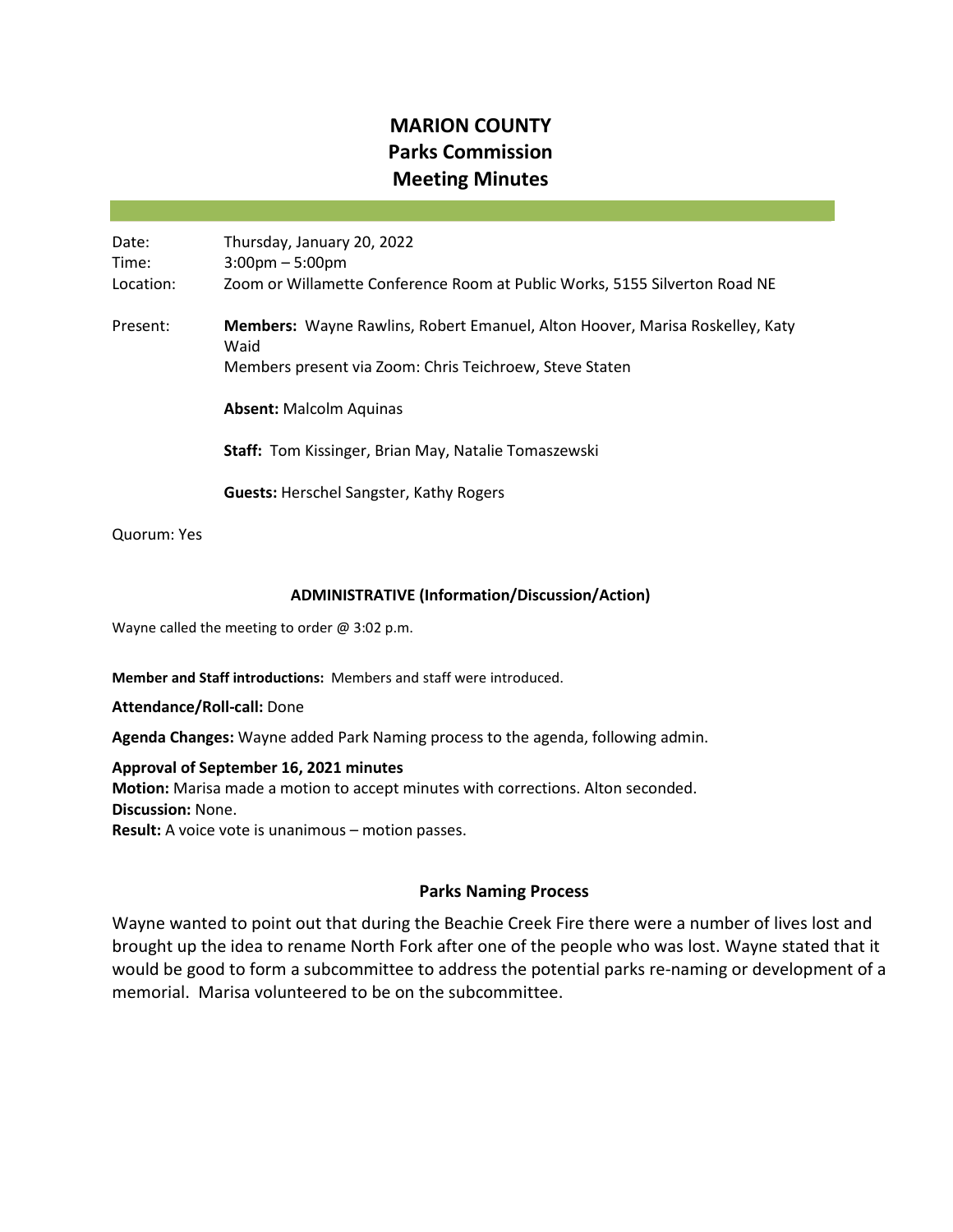# **Santiam Canyon Update**

## **FEMA**

Tom stated that they have two projects currently being reviewed by FEMA: the first being the ETART (Erosion Threat And Response Team). ETARTS is a report that is done after a disaster happens, focusing on the environmental aftermath of said disaster. Tom said they landed on hydroseeding to help control noxious weeds. Another aspect of this is having a consultant for replanting trees and such is to figure out a list of native species.

The second project being reviewed by FEMA is focusing on the structures, amenities, parking lots and such. The project is currently with the CRC, a group that reviews and complies market values analysis. They offered 990k based on the site inspections and documentation provided. Tom stated they are working with FEMA to acquire a more accurate figure based on what is truly recoverable and what isn't.

The next steps are to receive FEMA's offer and they may counter that offer and then discussion until a number is agreed upon. From there, it has to be approved by Congress. Tom stated the plan is working on other ways to get some money now to start on projects since it can take a long time, Tom heard a decade, before the money is actually seen.

#### **Walker Macy**

Tom stated that they are in phase two of the planning, which includes the planning of how we actually accomplish those projects. Phase two is broken up into three main goals: a restoration plan, how do we phase our construction efficiently and funding wise. Tom is working with Echo Northwest to look at different funding options as there is a \$17 million gap for what Walker Macy proposed.

Tom shared the restoration goals that were sent by Walker Macy with the Committee. The document noted all the goals and opportunities for parks within the canyon.

## **Restoration Goals:**

## North Fork

Tom stated some of the main goals for North Fork was to maintain/stabilize road access to the park from the main road and establish environmentally appropriate native plants with an emphasis on climate change resilience. Other goals for North Fork included establishing user access points, picnic shelter areas and increasing the camping area capacity. Katy stated that ADA accessible facilities was a top priority for her; Tom stated that it a goal, but not for the initial slot of money.

Minto and Niagara will be heavily focused on for restoration and Bear Creek and Salmon Falls will be more focused on recreation. All parks will focus on installing/creating aquatic, terrestrial and avian habitat. The restoration goals aspect only focused on the parks within the canyon, but the economic goals focused on all the parks.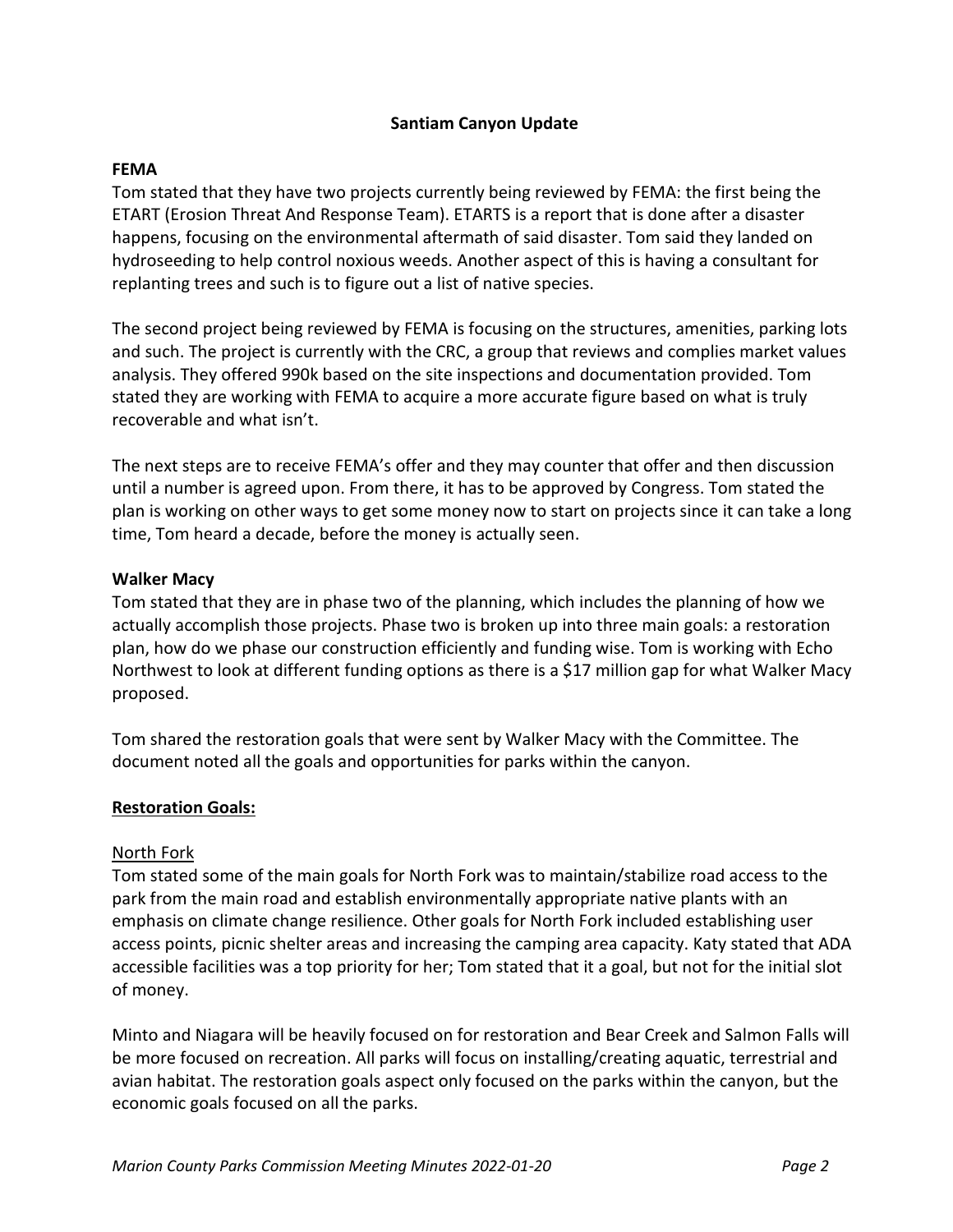# Bear Creek

Tom stated some of the main goals include increasing camping and RV capacity, adding into a buffer for the user area from the road and including an on-site storm water treatment.

# Salmon Falls

The main goal is to increase the camping/day use area capacity. There are discussions with Elk Horn, a recreational group who owns a piece of land next to Salmon Falls, to buy the 12 acres that borders Salmon Falls. Other goals include establishing a buffer for the park from the road, improving function and form of a tributary within the park and establishing user access points to the river.

Katy commented on a lifejacket program and Tom stated that that has been discussed and will be included in the future plans.

Steve asked about plans for the other side of the river; Tom stated that ideally, they would bridge the two parts.

# Minto

Tom stated that the future of Minto is going to be the Rail Trail. There is also opportunity to utilize some of the dead trees to provide habitat and build up the understory of the forest. The lower shelf will be for rebuilding the understory and the top shelf will be for the Rail Trail.

## Packsaddle

Tom stated the main goal is to improve the day-use area capacity, parking lot and the boat ramp. Other goals include conversing/improving the tributary function of the river, establish trails and dedicated user-access points on the river, and establish a covered picnic shelter area.

## Niagara

Tom stated that the main goals for Niagara are restoration of the area, and it is going to take a lot of work; most of the park will be shut down for restoration, except for the day use area. Some goals are to establish/re-open trails and dedicated user access points on the river. The long-term plan for the western side of the park is to have a natural wildflower meadow and partner with the bordering tribes to have an annual interpretative day.

Wayne asked for clarification on utilizing the trees for restricting habitat access; Tom stated those projects would be spearheaded by the Watershed Council and Marion County would assist by providing the trees, supplies and equipment. With it being a joint project, all organizations could apply for grants for the project.

## **Economic Goals:**

Tom shared the economic goals portion from Walker Macy with the Committee. The document is a market analysis that looked at operational costs (staff, materials, etc.), maintenance costs, and compared it to the broader market of camping to analyze the market demand.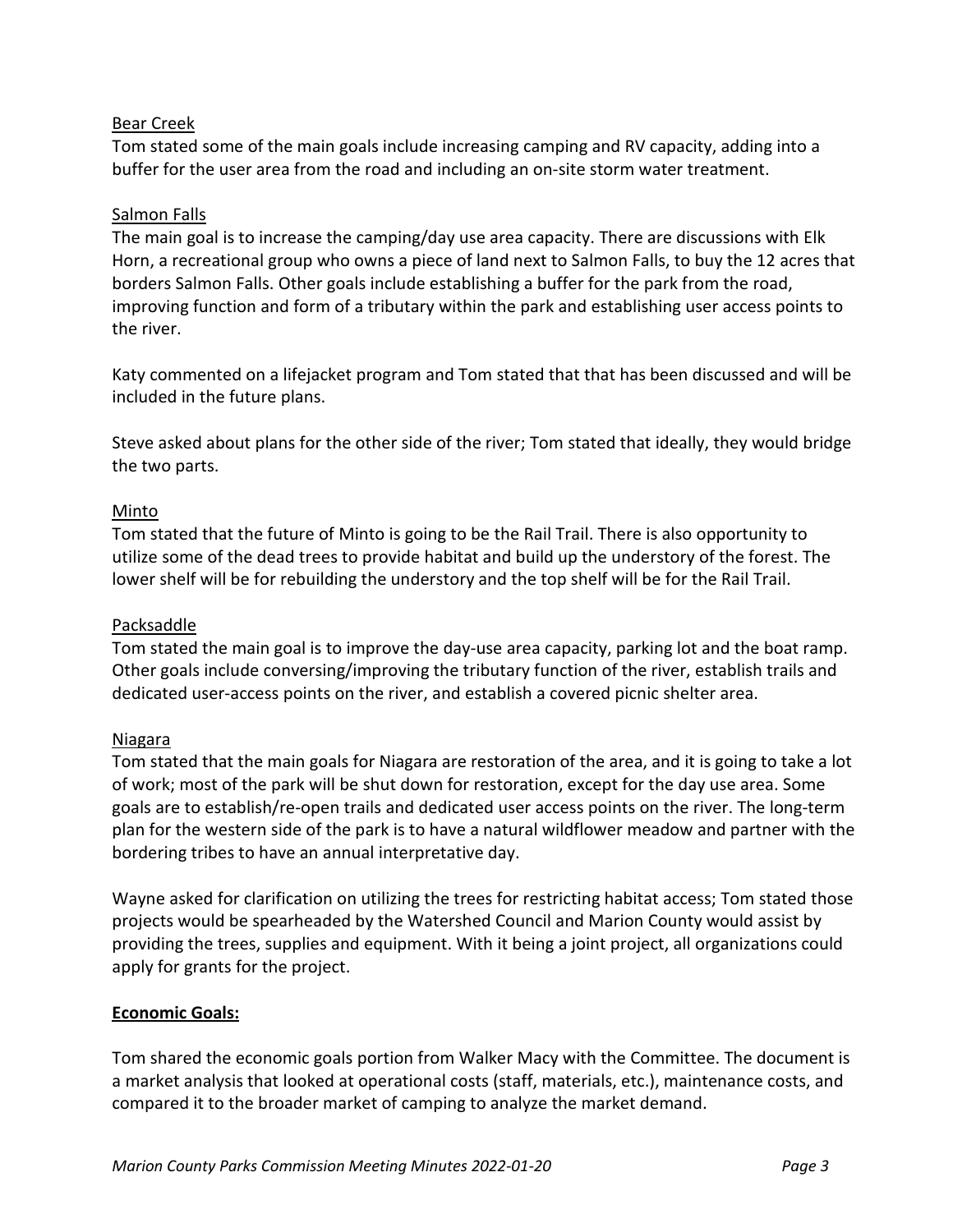The boundary of analysis is along Hwy 22, Hwy 20 and along Hwy 226 to establish a comparative. Brian stated they will also be looking at all of Marion County to analyze the capacity aspect.

Tom stated there are four amenities to explore: Day use, event venues, amenities for kids and integration with the local economy (local trips, etc.).

Marisa mentioned the idea of a bicycle repair station within the parks; Herschel commented that they had just installed one at Salem-Keizer rapids. Tom commented that those will be utilized along the Rail Trail system.

Tom stated that dynamic pricing will be a topic for the next meeting as he would like the committee's opinion.

## **Staff Updates**

#### **Rail Trail**

Tom stated that they are in the process of applying for the Rivers Trails Conservation Assistance Program for National Parks Service; there is a private stakeholder in the area, Resilient Headwaters, who are very interested in particularly bike trails. They will be a major spearhead with the Rail Trail project. Tom stated that the Rail Trail will be the 'spine' of the area with various trails and parks branching off.

#### **Parkdale**

Tom stated it was a priority for the Commissioners and had a lot of public interest. The county has received 60 million in ARPA funding. Tom shared the Parkdale Park Improvement image with the committee.

Marisa asked about the wetlands there; Tom stated the goal would be to add a boardwalk and interpretative signage to that area.

Kathy Rogers, a guest on the East Salem Service District Advisory Committee, commented needing to ask for input from the neighborhood. She also mentioned the need for a playground in this area; Tom commented that the goal to install a nature-based play area at Parkdale are included in the plans. Kathy suggested reaching out for input from the area. Tom stated they should hear back within a month about whether their application was awarded or not and the timeline for building is 2026.

Kathy thanked Tom for his presentation.

## **North Santiam Recreation Area**

Tom stated there was a short delay due to conflicts of wordage between the documents; these conflicts were updated. Tom reminded the committee that Marion County Parks is going to take over the North Santiam Recreation Area. Septic permitting and plan designs are in the works right now.